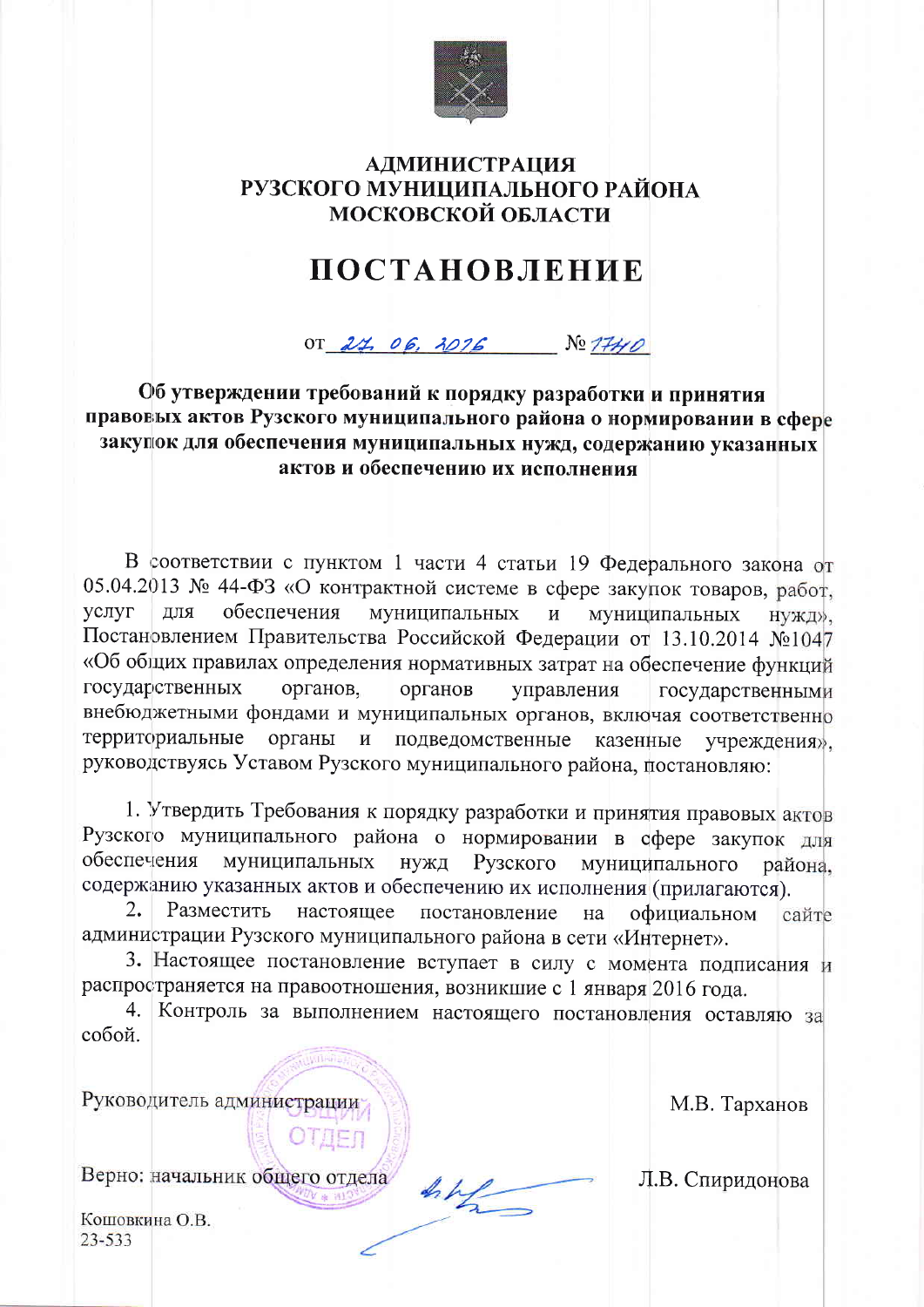Утверждены постановлением администрации Рузского муниципального района

OT  $210$  $207C$  $T.N$ 7740

## ТРЕБОВАНИЯ

## К ПОРЯДКУ РАЗРАБОТКИ И ПРИНЯТИЯ ПРАВОВЫХ АКТОВ РУЗСКОГО МУНИЦИПАЛЬНОГО РАЙОНА О НОРМИРОВАНИИ В СФЕРЕ ЗАКУПОК ДЛЯ ФБЕСПЕЧЕНИЯ МУНИЦИПАЛЬНЫХ НУЖД РУЗСКОГО МУНИЦИПАЛЬНОГО РАЙОНА, СОДЕРЖАНИЮУКАЗАННЫХ АКТОВ И ОБЕСПЕЧЕНИЮ ИХ ИСПОЛНЕНИЯ

1. Настоящие Требования определяют порядок разработки и принятия правовых актов Рузского муниципального района о нормировании в сфере закупок для обеспечения муниципальных нужд Рузского муниципального района (далее - Требования), содержанию указанных актов и обеспечению их исполнения.

2. Администрация Рузского муниципального района устанавливает правила нормирования в сфере закупок товаров, работ и услуг ДЛЯ обеспечения муниципальных нужд Рузского муниципального района (далее правила нормирования), в том числе:

2.1. правила определения нормативных затрат на обеспечение функций органов местного самоуправления Рузского муниципального района, в том числе подведомственных указанным органам муниципальных казенных учреждений Рузского муниципального района (далее - правила определения нормативных затрат);

2.2. правила определения требований к закупаемым органами местного самоуправления Рузского муниципального района и подведомственными им казенными учреждениями и бюджетными учреждениями отдельным видам товаров, работ, услуг (в том числе предельных цен товаров, работ, услуг) (далее - правила определения требований).

3. Муниципальные органы Рузского муниципального района  $\overline{B}$ соответствии с правилами нормирования, указанными в пункте 2 настоящих Требований, утверждают:

3.1. нормативные затраты на обеспечение функций муниципального органа Рузского муниципального района, в том числе подведомственных им казенных учреждений Рузского муниципального района (далее нормативные затраты);

3.2. требования к отдельным видам товаров, работ, услуг (в том числе предельные цены товаров, работ, закупаемым услуг), самими муниципальными органами Рузского муниципального района И подведомственными указанным органам казенными  $\mathbf{M}$ бюджетными учреждениями Рузского муниципального района (далее - требования к отдельным видам товаров, работ, услуг).

4. Проекты правовых актов, указанные в пункте  $\overline{2}$ настоящих Требований, разрабатываются финансовым управлением администрации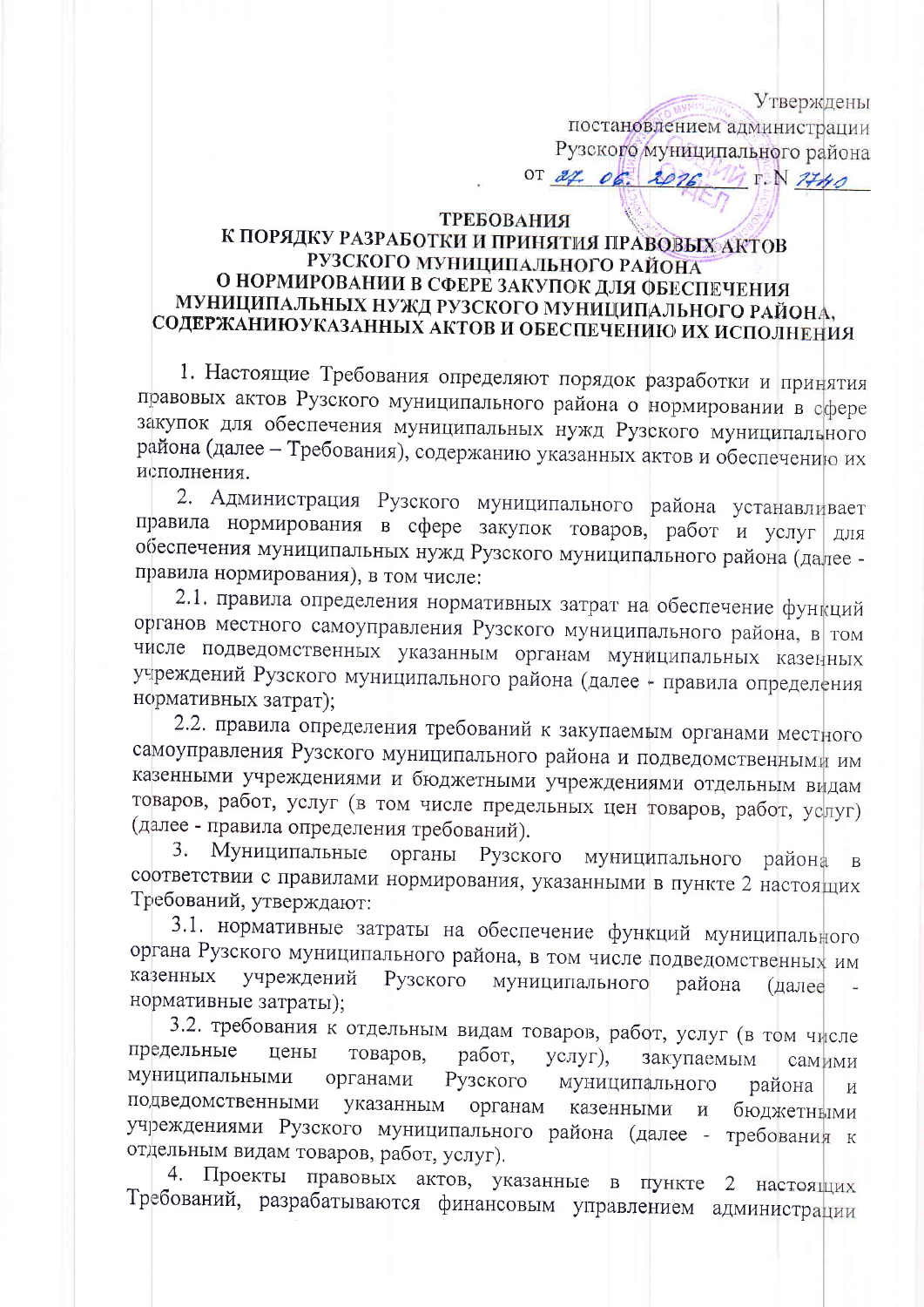Рузского муниципального района в форме Постановления администрации Рузского муниципального района.

5. Проекты правовых актов, указанные в пункте 3 настоящих Требований, разрабатываются и подлежат утверждению до 01.10.2016 года:

5.1. Контрольно-счетной палатой Рузского муниципального района в форме приказов (распоряжений) в соответствии с Регламентом Контрольносчетной палаты Рузского муниципального района.

5.2. Советом депутатов Рузского муниципального района в форме муниципальных правовых актов в соответствии с Уставом Рузского муниципального района.

5.3. Финансовым управлением администрации Рузского муниципального района в форме Постановления администрации Рузского муниципального района.

6. В правовом акте, указанном пункте 2.1. настоящих Требований, предусматриваются следующие положения:

6.1. порядок расчета нормативных затрат, в том числе формулы расчета;

6.2. требование об определении нормативов количества и цены товаров, работ, услуг, в том числе сгруппированных по должностям и категориям должностей работников.

7. В правовом акте, указанном в пункте 2.2. настоящих Требований, предусматриваются следующие положения:

7.1. обязательный перечень отдельных видов товаров, работ, услуг, их потребительские свойства и иные характеристики;

7.2. порядок формирования перечня отдельных видов товаров, работ, услуг, в отношении которых устанавливаются потребительские свойства (в том числе характеристики качества) и иные характеристики, имеющие влияние на цену отдельных видов товаров, работ, услуг (далее ведомственный перечень);

7.3. обязательные критерии для отбора отдельных видов товаров, работ, услуг;

7.4. форма ведомственного перечня.

8. В правовых актах, указанных в пункте 3.1. настоящих Требований, предусматриваются следующие положения:

нормативы количества, цены товаров, работ, услуг, в том числе сгруппированных по должностям работников и категориям должностей работников.

9. Правовые акты, указанные в пункте 3 настоящих Требований, пересматриваются органами местного самоуправления не более двух раз в год. Внесение в них изменений допускается в следующих случаях:

Изменение полномочий органов местного самоуправления; 9.1

9.2 реорганизация, ликвидация органов местного самоуправления, подведомственных указанным органам казенных, бюджетных учреждений;

изменение порядка расчета нормативных затрат; 9.3

внесение изменений в правовые акты Правительства Российской 9.4 Федерации, устанавливающие общие правила нормирования в сфере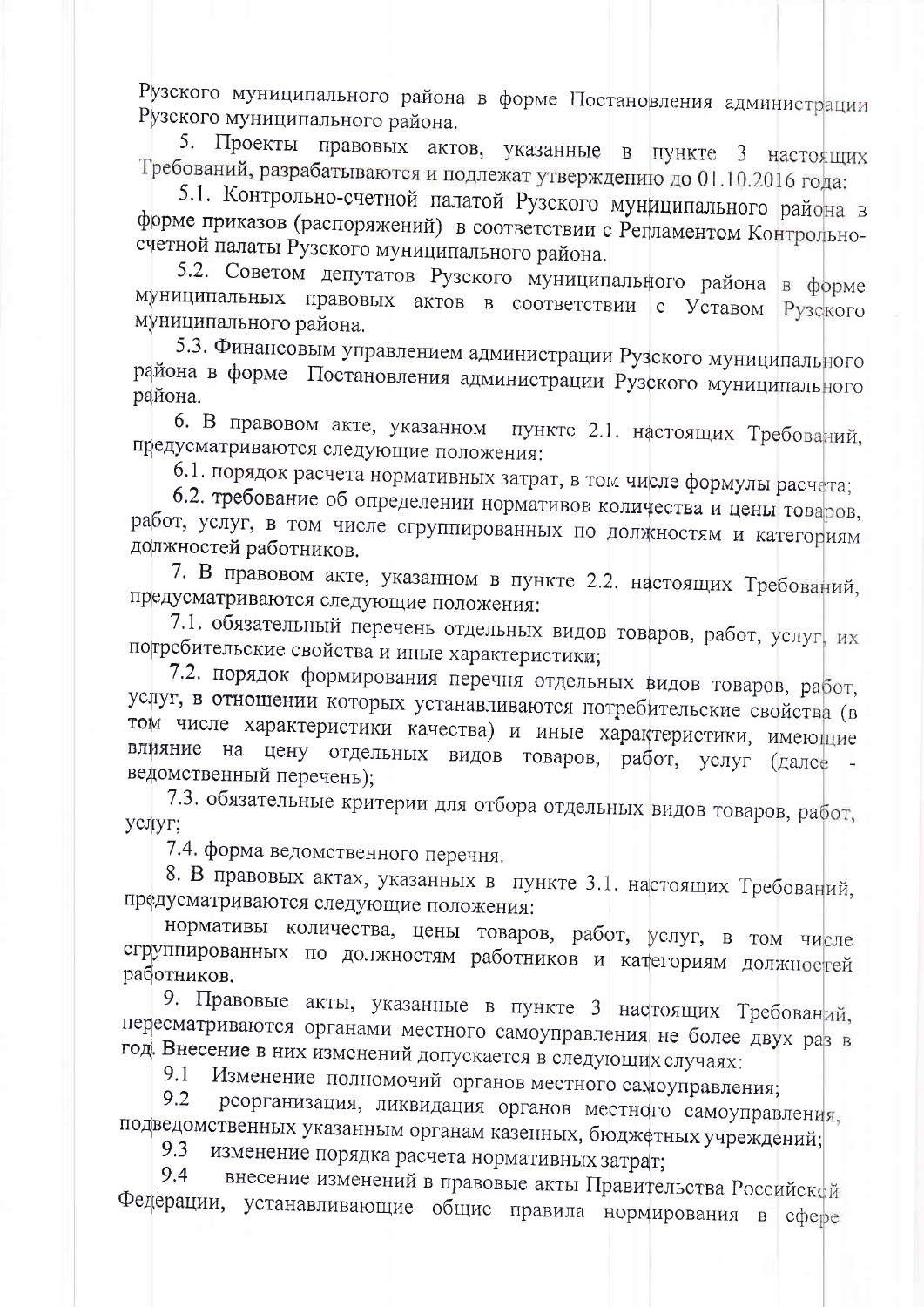закупок для обеспечения государственных и муниципальных нужд;

10. В правовых актах, указанных в пункте 3.2. настоящих Требований, предусматриваются следующие положения:

10.1. наименование заказчика, в отношении которого устанавливаются требования к отдельным видам товаров, работ, услуг (в том числе предельные цены товаров, работ, услуг);

10.2. перечень отдельных видов товаров, рабфт, услуг с указанием характеристик (свойств) и их значений.

11. Для проведения обсуждения в целях общественного контроля проектов правовых актов, указанных в пунктах 2 и 3 настоящих Требований МКУ Центр закупок Рузского муниципального района обеспечивает размещение проектов указанных правовых актов в единой информационной системе в сфере закупок.

12. Срок проведения общественного обсуждения в целях общественного контроля устанавливается органами местного самоуправления Рузского муниципального района и не может быть менее 7 календарных дней со дня размещения проекта правового акта в единой информационной системе в сфере закупок.

13. Органы местного самоуправления Рузского муниципального района рассматривают предложения общественных объединений, юридических и физических лиц, поступившие в электронной или письменной форме в срок, установленный указанными органами, в соответствии с законодательством Российской Федерации  $\,$   $\,$   $\,$   $\,$ нормативно-правовыми актами Рузского муниципального района о порядке рассмотрения обращений граждан.

14. МКУ Центр закупок Рузского муниципального района не позднее 3 рабочих лней  $\rm{co}$ ДНЯ рассмотрения предложений общественных объединений, юридических и физических лиц обеспечивает размещение этих предложений и ответов на них в единой информационной системе в сфере закупок.

15. По результатам обсуждения в целях общественного контроля органы местного самоуправления Рузского муниципального района при необходимости принимают решение о внесении изменений в проекты правовых актов, указанных в пунктах 2 и 3 настоящих Требований, с учетом предложений общественных объединений юридических и физических лиц и о рассмотрении проекта правил определения требований и проектов требований к отдельным видам товаров, работ, услуг на заседаниях общественных советов при органах местного самоуправления Рузского муниципального района.

16. В состав общественного совета входят представители органов местного самоуправления Рузского муниципального района, осуществляющих функции по выработке муниципальной политики и нормативно-правовому регулированию соответствующей  $\, {\bf B}$  $c$ <sub> $q$ </sub> $e$ <sub> $p$ </sub> $e$ деятельности.

17. По результатам рассмотрения проекта правил определения требований и проекта требований к отдельным видам товаров, работ, услуг